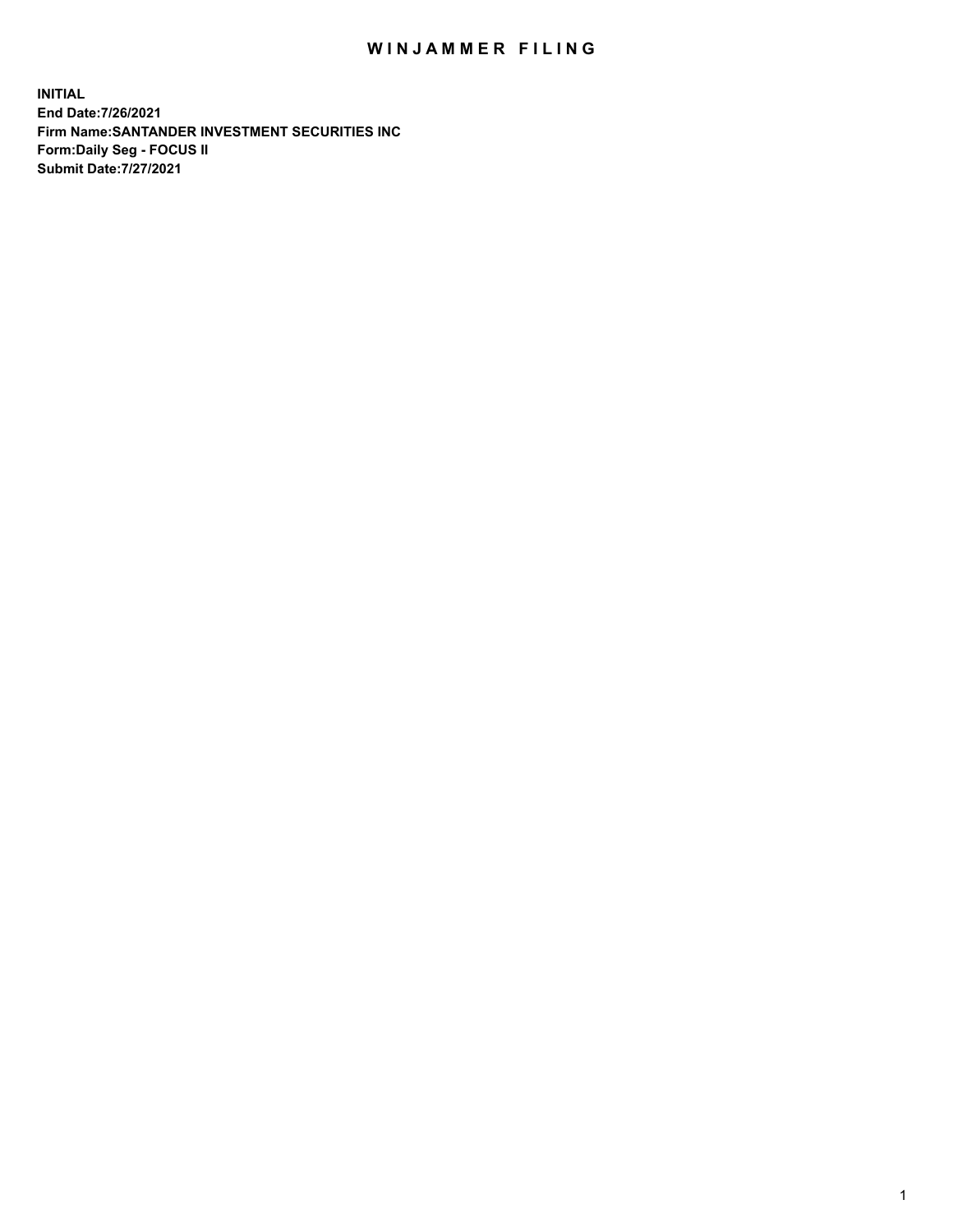**INITIAL End Date:7/26/2021 Firm Name:SANTANDER INVESTMENT SECURITIES INC Form:Daily Seg - FOCUS II Submit Date:7/27/2021 Daily Segregation - Cover Page**

| $\frac{1}{2}$   |                             |
|-----------------|-----------------------------|
| Name of Company | <b>SANTANDER INVESTMENT</b> |
|                 | <b>SECURITIES INC</b>       |
| Contact Name    | <b>Richard Ro</b>           |

| <b>Contact Phone Number</b>                                                                                                                                                                                                                                                                             | (212) 350-3662                     |
|---------------------------------------------------------------------------------------------------------------------------------------------------------------------------------------------------------------------------------------------------------------------------------------------------------|------------------------------------|
| <b>Contact Email Address</b>                                                                                                                                                                                                                                                                            | richard.ro@santander.us            |
| FCM's Customer Segregated Funds Residual Interest Target (choose one):<br>a. Minimum dollar amount: : or<br>b. Minimum percentage of customer segregated funds required:%; or<br>c. Dollar amount range between: and; or<br>d. Percentage range of customer segregated funds required between: % and %. | 70,000,000<br><u>0</u><br>00<br>00 |
| FCM's Customer Secured Amount Funds Residual Interest Target (choose one):                                                                                                                                                                                                                              |                                    |

| FUM S Customer Secured Amount Funds Residual Interest Target (choose one):          |                         |
|-------------------------------------------------------------------------------------|-------------------------|
| a. Minimum dollar amount: ; or                                                      | $\overline{\mathbf{0}}$ |
| b. Minimum percentage of customer secured funds required:%; or                      | $\overline{\mathbf{0}}$ |
| c. Dollar amount range between: and; or                                             | 00                      |
| d. Percentage range of customer secured funds required between:% and%.              | 00                      |
|                                                                                     |                         |
| FCM's Cleared Swaps Customer Collateral Residual Interest Target (choose one):      |                         |
| a. Minimum dollar amount: ; or                                                      | 0                       |
| b. Minimum percentage of cleared swaps customer collateral required:% ; or          | <u>0</u>                |
| c. Dollar amount range between: and; or                                             | 00                      |
| d. Percentage range of cleared swaps customer collateral required between: % and %. | 00                      |
|                                                                                     |                         |

Attach supporting documents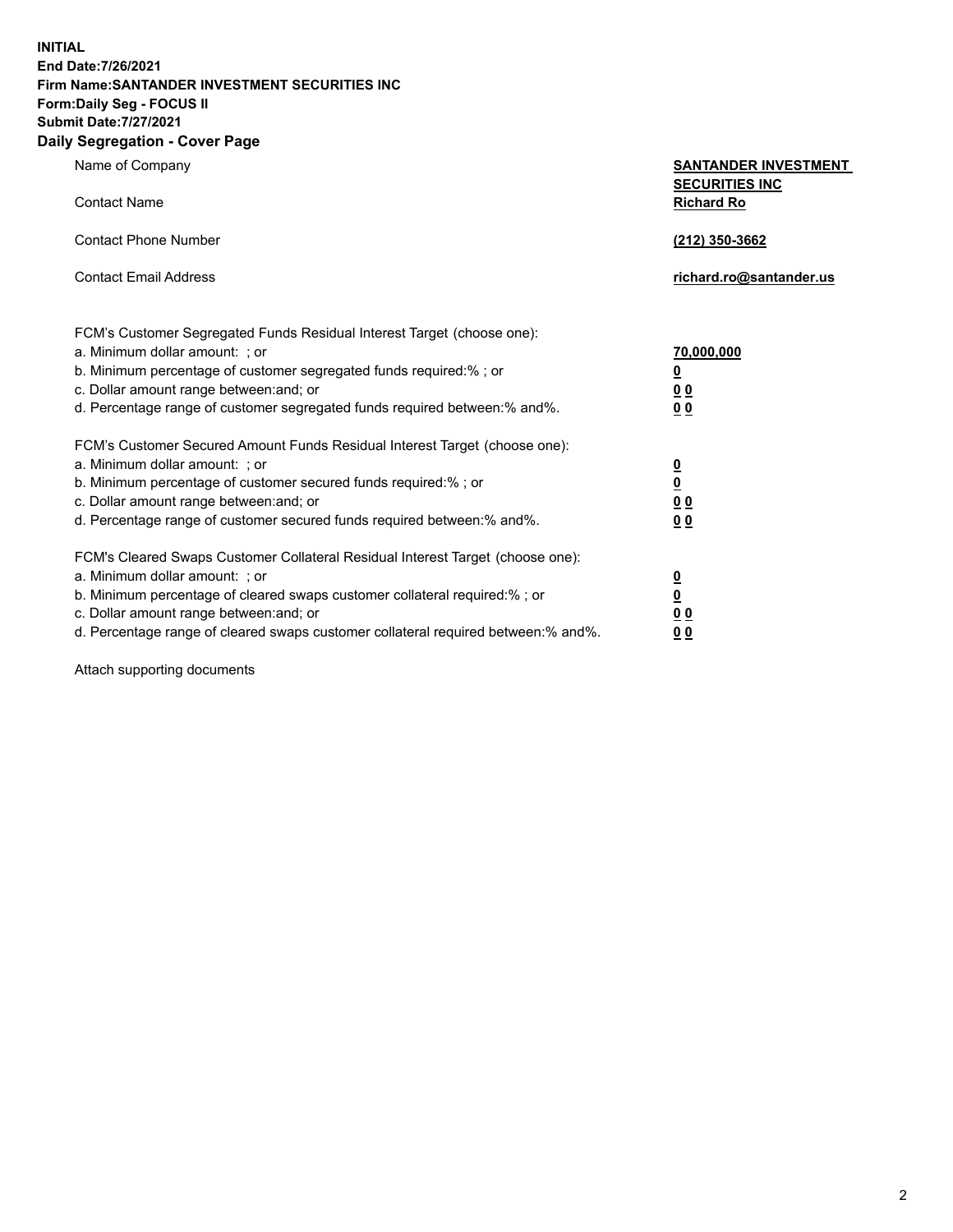**INITIAL End Date:7/26/2021 Firm Name:SANTANDER INVESTMENT SECURITIES INC Form:Daily Seg - FOCUS II Submit Date:7/27/2021 Daily Segregation - Secured Amounts**

|     | Foreign Futures and Foreign Options Secured Amounts                                         |                                   |
|-----|---------------------------------------------------------------------------------------------|-----------------------------------|
|     | Amount required to be set aside pursuant to law, rule or regulation of a foreign            | $0$ [7305]                        |
|     | government or a rule of a self-regulatory organization authorized thereunder                |                                   |
| 1.  | Net ledger balance - Foreign Futures and Foreign Option Trading - All Customers             |                                   |
|     | A. Cash                                                                                     | $0$ [7315]                        |
|     | B. Securities (at market)                                                                   | $0$ [7317]                        |
| 2.  | Net unrealized profit (loss) in open futures contracts traded on a foreign board of trade   | $0$ [7325]                        |
| 3.  | Exchange traded options                                                                     |                                   |
|     | a. Market value of open option contracts purchased on a foreign board of trade              | $0$ [7335]                        |
|     | b. Market value of open contracts granted (sold) on a foreign board of trade                | $0$ [7337]                        |
| 4.  | Net equity (deficit) (add lines 1. 2. and 3.)                                               | $0$ [7345]                        |
| 5.  | Account liquidating to a deficit and account with a debit balances - gross amount           | $0$ [7351]                        |
|     | Less: amount offset by customer owned securities                                            | 0 [7352] 0 [7354]                 |
| 6.  | Amount required to be set aside as the secured amount - Net Liquidating Equity              | $0$ [7355]                        |
|     | Method (add lines 4 and 5)                                                                  |                                   |
| 7.  | Greater of amount required to be set aside pursuant to foreign jurisdiction (above) or line | $0$ [7360]                        |
|     | 6.                                                                                          |                                   |
|     | FUNDS DEPOSITED IN SEPARATE REGULATION 30.7 ACCOUNTS                                        |                                   |
| 1.  | Cash in banks                                                                               |                                   |
|     | A. Banks located in the United States                                                       | $0$ [7500]                        |
|     | B. Other banks qualified under Regulation 30.7                                              | 0 [7520] 0 [7530]                 |
| 2.  | <b>Securities</b>                                                                           |                                   |
|     | A. In safekeeping with banks located in the United States                                   | $0$ [7540]                        |
|     | B. In safekeeping with other banks qualified under Regulation 30.7                          | 0 [7560] 0 [7570]                 |
| 3.  | Equities with registered futures commission merchants                                       |                                   |
|     | A. Cash                                                                                     | $0$ [7580]                        |
|     | <b>B.</b> Securities                                                                        | $0$ [7590]                        |
|     | C. Unrealized gain (loss) on open futures contracts                                         | $0$ [7600]                        |
|     | D. Value of long option contracts                                                           | $0$ [7610]                        |
|     | E. Value of short option contracts                                                          | 0 [7615] 0 [7620]                 |
| 4.  | Amounts held by clearing organizations of foreign boards of trade                           |                                   |
|     | A. Cash                                                                                     | $0$ [7640]                        |
|     | <b>B.</b> Securities                                                                        | $0$ [7650]                        |
|     | C. Amount due to (from) clearing organization - daily variation                             | $0$ [7660]                        |
|     | D. Value of long option contracts                                                           | $0$ [7670]                        |
| 5.  | E. Value of short option contracts                                                          | 0 [7675] 0 [7680]                 |
|     | Amounts held by members of foreign boards of trade<br>A. Cash                               |                                   |
|     |                                                                                             | 0 [7700]                          |
|     | <b>B.</b> Securities<br>C. Unrealized gain (loss) on open futures contracts                 | 0 <sup>[7710]</sup><br>$0$ [7720] |
|     | D. Value of long option contracts                                                           | $0$ [7730]                        |
|     | E. Value of short option contracts                                                          | 0 [7735] 0 [7740]                 |
| 6.  | Amounts with other depositories designated by a foreign board of trade                      | 0 [7760]                          |
| 7.  | Segregated funds on hand                                                                    | $0$ [7765]                        |
| 8.  | Total funds in separate section 30.7 accounts                                               | $0$ [7770]                        |
| 9.  | Excess (deficiency) Set Aside for Secured Amount (subtract line 7 Secured Statement         | 0 [7380]                          |
|     | Page 1 from Line 8)                                                                         |                                   |
| 10. | Management Target Amount for Excess funds in separate section 30.7 accounts                 | $0$ [7780]                        |
| 11. | Excess (deficiency) funds in separate 30.7 accounts over (under) Management Target          | 0 <sup>[7785]</sup>               |
|     |                                                                                             |                                   |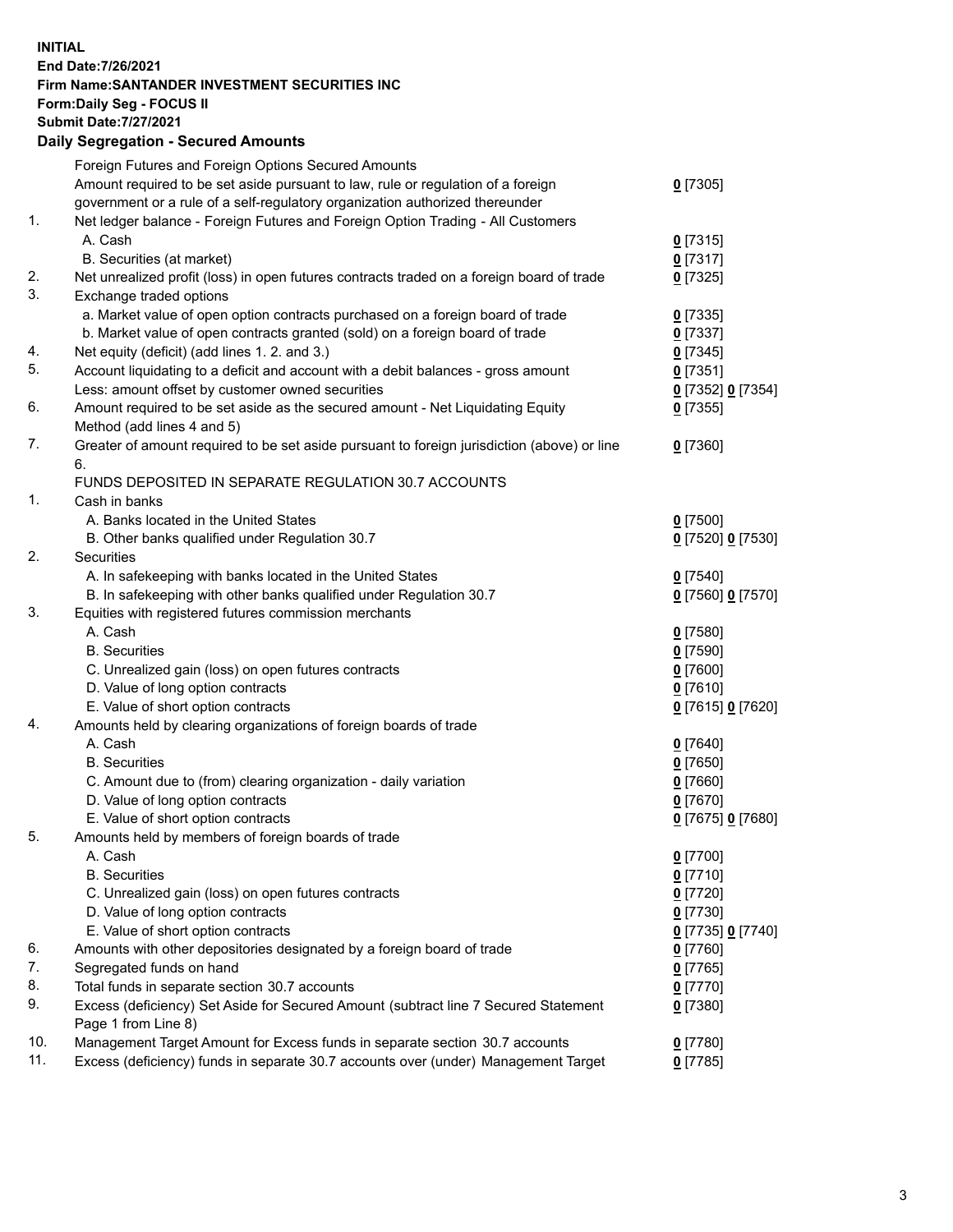| <b>INITIAL</b> |                                                                                     |                                         |  |
|----------------|-------------------------------------------------------------------------------------|-----------------------------------------|--|
|                | End Date: 7/26/2021                                                                 |                                         |  |
|                | Firm Name: SANTANDER INVESTMENT SECURITIES INC                                      |                                         |  |
|                | Form: Daily Seg - FOCUS II                                                          |                                         |  |
|                | <b>Submit Date: 7/27/2021</b>                                                       |                                         |  |
|                | Daily Segregation - Segregation Statement                                           |                                         |  |
|                | SEGREGATION REQUIREMENTS(Section 4d(2) of the CEAct)                                |                                         |  |
| 1.             | Net ledger balance                                                                  |                                         |  |
|                | A. Cash                                                                             | 2,394,910,620 [7010]                    |  |
|                | B. Securities (at market)                                                           | $0$ [7020]                              |  |
| 2.             | Net unrealized profit (loss) in open futures contracts traded on a contract market  | -334,346,295 [7030]                     |  |
| 3.             | Exchange traded options                                                             |                                         |  |
|                | A. Add market value of open option contracts purchased on a contract market         | 39,746,790 [7032]                       |  |
|                | B. Deduct market value of open option contracts granted (sold) on a contract market | -45,638,984 [7033]                      |  |
| 4.             | Net equity (deficit) (add lines 1, 2 and 3)                                         | 2,054,672,131 [7040]                    |  |
| 5.             | Accounts liquidating to a deficit and accounts with                                 |                                         |  |
|                | debit balances - gross amount                                                       | $0$ [7045]                              |  |
|                | Less: amount offset by customer securities                                          | 0 [7047] 0 [7050]                       |  |
| 6.             | Amount required to be segregated (add lines 4 and 5)                                | 2,054,672,131 [7060]                    |  |
|                | FUNDS IN SEGREGATED ACCOUNTS                                                        |                                         |  |
| 7.             | Deposited in segregated funds bank accounts                                         |                                         |  |
|                | A. Cash                                                                             | 260,319,873 [7070]                      |  |
|                | B. Securities representing investments of customers' funds (at market)              | $0$ [7080]                              |  |
|                | C. Securities held for particular customers or option customers in lieu of cash (at | $0$ [7090]                              |  |
|                | market)                                                                             |                                         |  |
| 8.             | Margins on deposit with derivatives clearing organizations of contract markets      |                                         |  |
|                | A. Cash                                                                             | 1,873,912,236 [7100]                    |  |
|                | B. Securities representing investments of customers' funds (at market)              | $0$ [7110]                              |  |
|                | C. Securities held for particular customers or option customers in lieu of cash (at | $0$ [7120]                              |  |
|                | market)                                                                             |                                         |  |
| 9.<br>10.      | Net settlement from (to) derivatives clearing organizations of contract markets     | -2,449,638 [7130]                       |  |
|                | Exchange traded options<br>A. Value of open long option contracts                   |                                         |  |
|                | B. Value of open short option contracts                                             | 39,746,790 [7132]<br>-45,638,984 [7133] |  |
| 11.            | Net equities with other FCMs                                                        |                                         |  |
|                | A. Net liquidating equity                                                           | $0$ [7140]                              |  |
|                | B. Securities representing investments of customers' funds (at market)              | $0$ [7160]                              |  |
|                | C. Securities held for particular customers or option customers in lieu of cash (at | $0$ [7170]                              |  |
|                | market)                                                                             |                                         |  |
| 12.            | Segregated funds on hand                                                            | $0$ [7150]                              |  |
| 13.            | Total amount in segregation (add lines 7 through 12)                                | 2,125,890,277 [7180]                    |  |
| 14.            | Excess (deficiency) funds in segregation (subtract line 6 from line 13)             | 71,218,146 [7190]                       |  |
| 15.            | Management Target Amount for Excess funds in segregation                            | 70,000,000 [7194]                       |  |
| 16.            | Excess (deficiency) funds in segregation over (under) Management Target Amount      | 1,218,146 [7198]                        |  |
|                | <b>Excess</b>                                                                       |                                         |  |